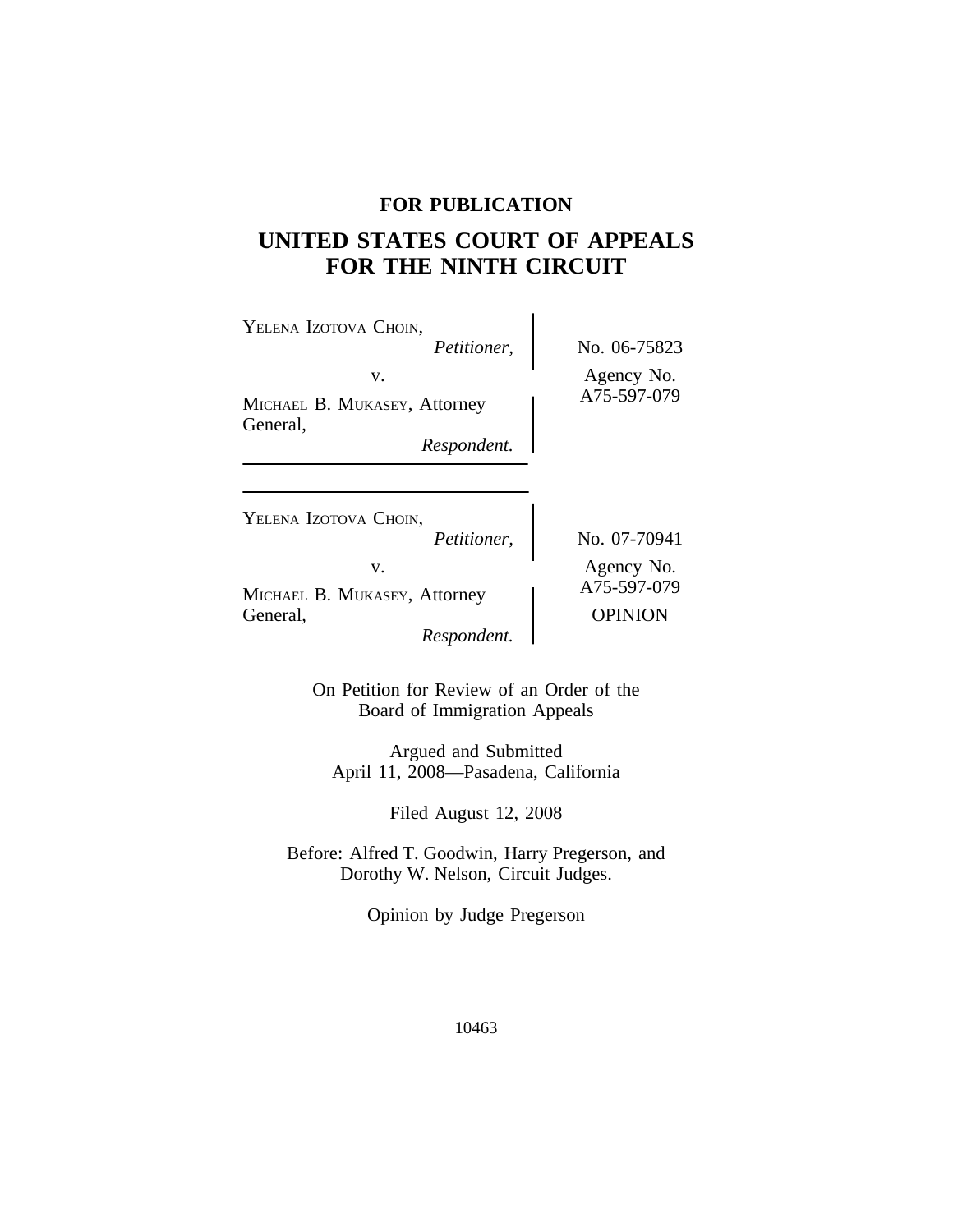# **COUNSEL**

Donald Ungar, San Francisco, California, for the petitioner.

Anthony P. Nicastro, Office of Immigration Litigation, Washington, D.C., for the respondent.

# **OPINION**

PREGERSON, Circuit Judge:

Yelena Choin ("Choin"), a native and citizen of Russia, petitions this court for review of a decision by the Board of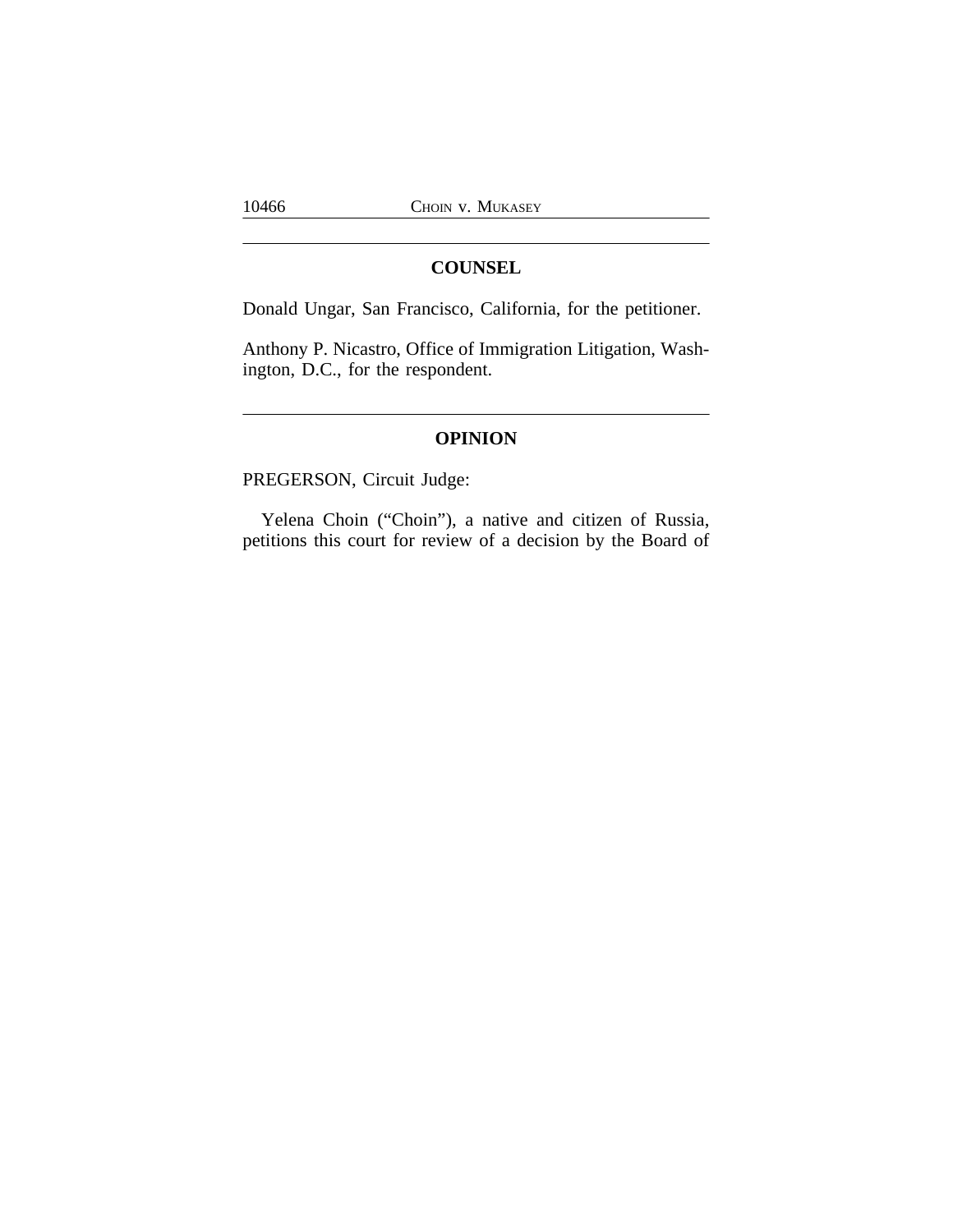|  | CHOIN V. MUKASEY |  |
|--|------------------|--|
|--|------------------|--|

10467

Immigration Appeals ("BIA") that denied her application for adjustment of status and ordered her removed. We have jurisdiction under 8 U.S.C. § 1252. We grant Choin's petition and remand to the BIA for further proceedings consistent with this opinion.

#### **I. FACTUAL AND PROCEDURAL BACKGROUND**

The facts are not in dispute. On December 4, 1998, Choin arrived in the United States with her two children on a K visa as the fiancée of U.S. citizen Albert Tapia.**<sup>1</sup>** Choin and Tapia were married on February 20, 1999. On April 14, 1999, Choin filed an application to adjust her status to that of a lawful permanent resident. On April 9, 2001, five days short of two years from the date Choin filed her application, and while she was still waiting to have an interview with the Immigration and Naturalization Service ("INS")**<sup>2</sup>** on her application, Choin and Tapia were divorced.

On August 27, 2001, the INS denied Choin's application for adjustment of status because of her divorce. The Department of Homeland Security subsequently began removal proceedings against Choin. After a brief hearing, an immigration judge ordered Choin removed. Choin appealed to the BIA, which dismissed her appeal. Choin filed a motion for reconsideration, which the BIA also denied. Choin now petitions

**<sup>1</sup>**As explained in more detail below, the K visa is a nonimmigrant visa that allows fiancées of United States citizens to enter the United States to get married here.

<sup>&</sup>lt;sup>2</sup>On March 1, 2003, the INS ceased to exist as an independent agency within the Department of Justice, and its functions were transferred to the newly formed Department of Homeland Security. *See* Homeland Security Act of 2002, Pub. L. No. 107-296, §§ 441, 471, 116 Stat. 2135, 2192, 2205 (codified at 6 U.S.C. § 101, *et seq.*). This opinion refers to the INS during proceedings that took place before this change occurred.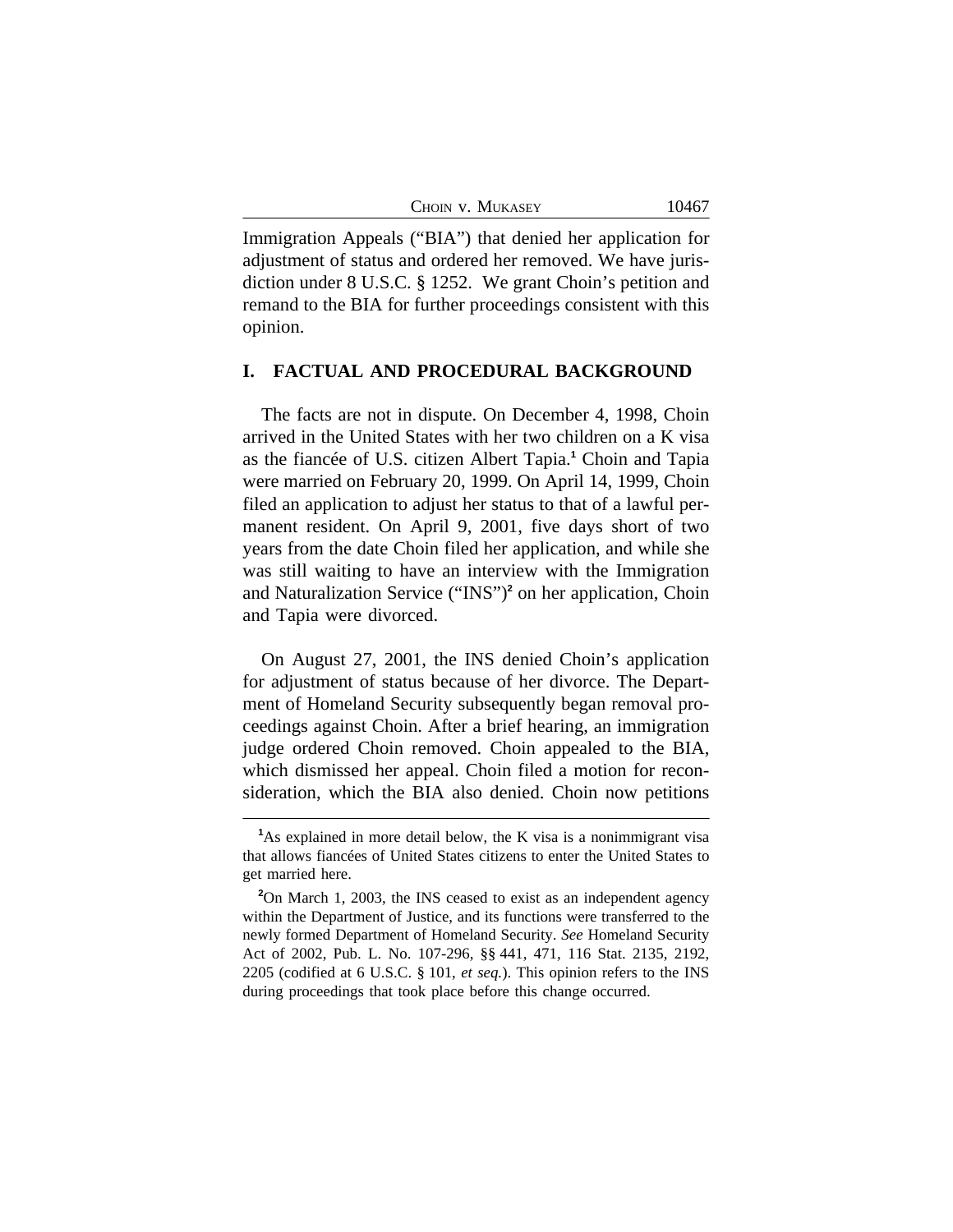for review of both the original BIA decision and the denial of her motion for reconsideration.**<sup>3</sup>**

## **II. DISCUSSION**

The government contends that a K visaholder is ineligible to adjust her status to that of a lawful permanent resident if her marriage ends before the agency adjudicates her application for adjustment of status. To become a lawful permanent resident, the fiancée of a U.S. citizen must go through four steps.

First, the non-citizen must obtain a K visa through a visa petition filed by her U.S. citizen fiancé. 8 U.S.C. § 1184(d). To obtain the visa, the couple must have met in person within two years of the filing of the petition and must have a bona fide intention to marry within ninety days of the non-citizen's arrival. 8 U.S.C. § 1184(d)(1).

The second step towards permanent residency is marriage to the U.S. citizen. Once the K visa is approved, the noncitizen can legally enter the United States to get married. *Id.* If the couple does not marry within ninety days of the noncitizen's entry, the non-citizen is required to depart from the United States. *Id.*

**[1]** If the couple is married within ninety days, the noncitizen spouse can take the third step and apply to adjust her status to that of a lawful permanent resident. 8 C.F.R. § 245.2(c). Before 1986, this application for adjustment of status was automatic. *See Matter of Dixon*, 16 I. & N. Dec. 355, 357 (BIA 1977). In 1986, however, in response to certain marriage fraud concerns, Congress enacted the Immigration

**<sup>3</sup>**Because we grant Choin's petition for review of the original BIA decision (Ninth Circuit case number 06-75823), we dismiss as moot her petition for review of the BIA's denial of her motion for reconsideration (Ninth Circuit case number 07-70991).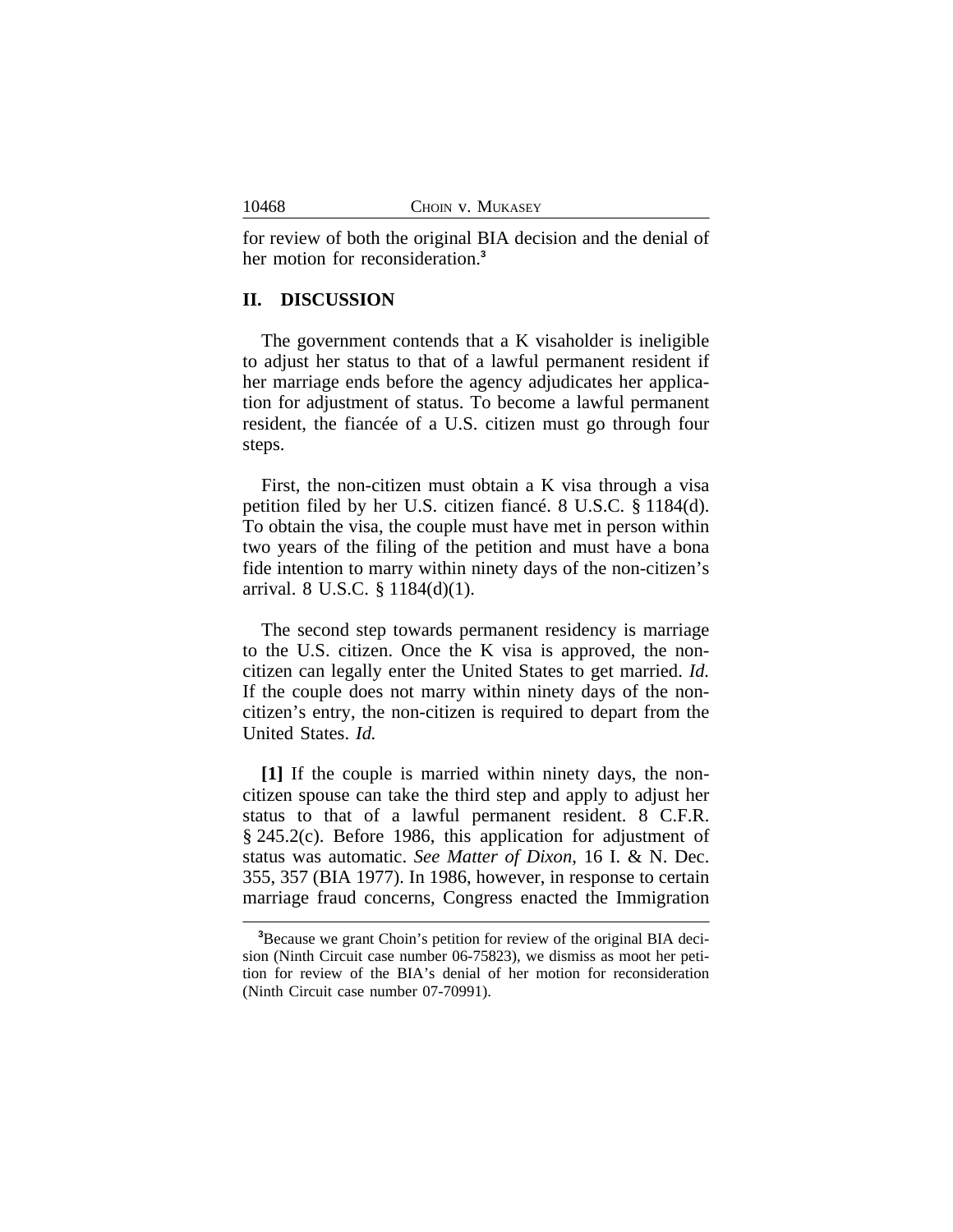CHOIN V. MUKASEY 10469

Marriage Fraud Amendments ("IMFA"). Pub. L. No. 99-639. The IMFA deleted the language that made adjustment of status for K visaholders automatic, and therefore required K visaholders, like other nonimmigrants, to adjust their status through the Immigration and Nationality Act ("INA") § 245. *See* 8 U.S.C. § 1255. Congress also added INA § 245(d), which provided that K visaholders could adjust to permanent resident status only "as a result of the marriage of the nonimmigrant . . . to the citizen who filed [the K visa petition]." 8 U.S.C. § 1255(d). This means that an immigrant entering the country on a K visa cannot adjust her status to that of a permanent resident based on a marriage to a person other than her original fiancé, or on any other basis.

The IMFA also added a new fourth step to the process. Now, K visaholders can first adjust only to *conditional* permanent resident status. 8 U.S.C. § 1255(d). Section 216 of the INA now provides that, for the first two years of permanent resident status, spouses of U.S. citizens are only conditional permanent residents. Upon the two-year anniversary of gaining conditional permanent resident status, the couple can jointly petition to have the non-citizen's conditional tag removed. 8 U.S.C. § 1186a(c)(1)(A). In the joint petition, the couple must affirm that they are still married and that they did not enter into marriage for immigration purposes. 8 U.S.C. § 1186a(d)(1). They must also provide information about their place of residence and their employment history over the previous two years. *Id.* If the non-citizen is unable to file the joint petition because her marriage has ended, she may apply for a waiver of the petition requirement by attesting that her marriage was entered into in good faith. 8 U.S.C. § 1186(c)(4)(B).

### *Choin's Eligibility*

Choin complied with the statutory framework described above. Based on a petition from her fiancé, Choin successfully obtained a K visa. She entered the United States and married her fiancé within ninety days of her arrival. She filed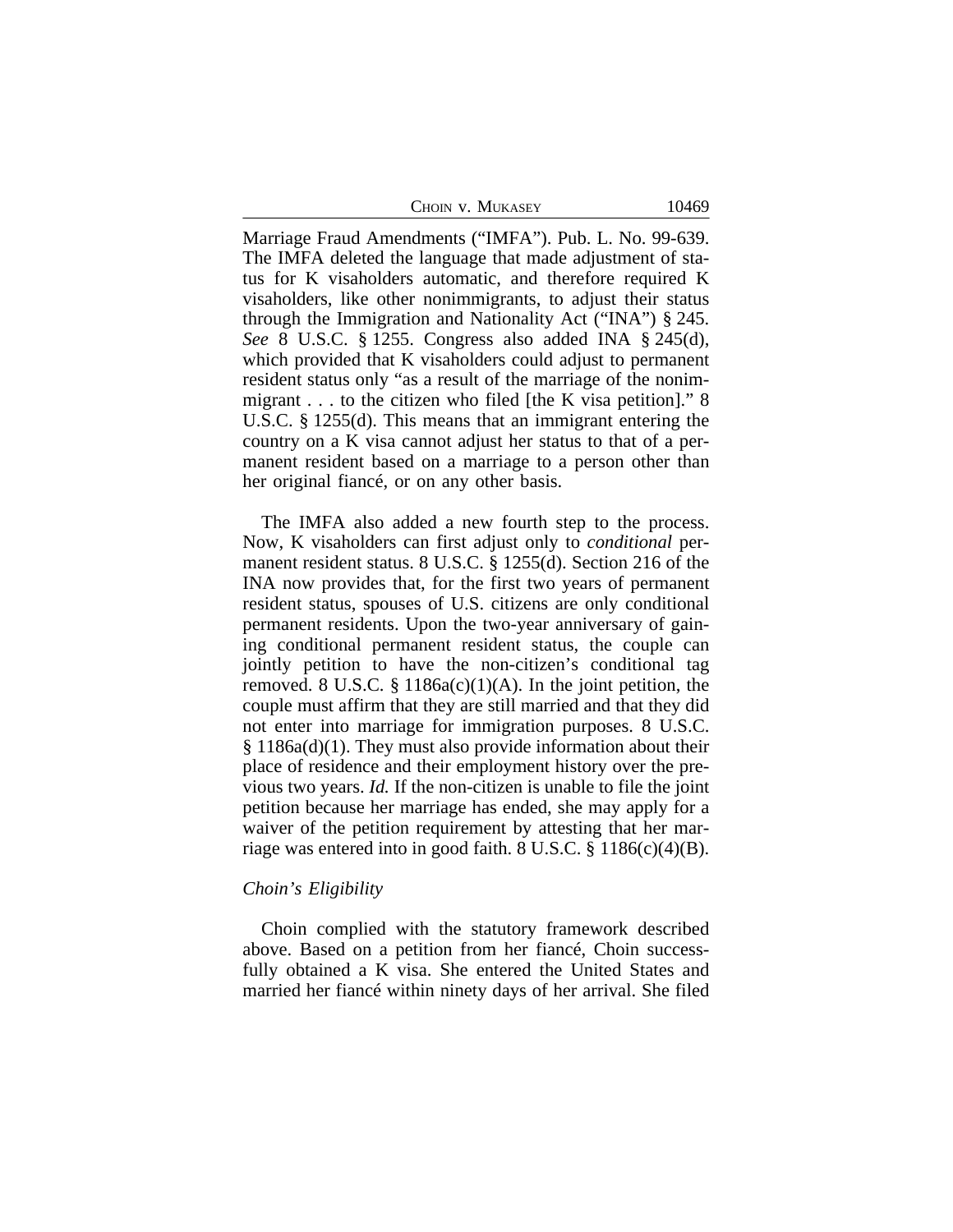the form to adjust her status to conditional permanent resident. The INS, however, did nothing about her application for almost two and a half years, and thus she never became a conditional permanent resident and never reached the fourth stage of the process. At issue is whether Choin's divorce after over two years of marriage made her ineligible to adjust to conditional permanent resident.

Both the Immigration Judge ("IJ") and the BIA found Choin ineligible for adjustment of status under INA § 245(d) because of her divorce. Section 245(d) provides as follows:

The Attorney General may not adjust . . . the status of a [K visaholder] except to that of an alien lawfully admitted to the United States on a conditional basis under section 1186a of this title *as a result of the marriage of the nonimmigrant* . . . to the citizen who filed the [K visa petition].

8 U.S.C. § 1255(d) (emphasis added).

**[2]** This case thus turns on whether the IJ and BIA properly interpreted the "as a result of the marriage of the nonimmigrant" language in INA § 245(d). If "Congress has directly spoken to the precise question at issue," then the plain meaning of the statute controls. *Chevron U.S.A. Inc. v. Natural Res. Def. Council, Inc.*, 467 U.S. 837, 842-43 (1984). Both parties contend that the plain meaning of the statute supports their interpretation. We disagree, and conclude that the plain language of § 245 is ambiguous. Nothing in the text of the statute definitively resolves the eligibility of a petitioner in Choin's circumstances.**<sup>4</sup>** The language of INA § 245 specifying that a

**<sup>4</sup>**There is no question that the plain language of the statute bars K visaholders from adjusting to permanent resident status on any basis other than the marriage to the citizen who petitioned on their behalf. *See Kalal v. Gonzales*, 402 F.3d 948, 951 (9th Cir. 2005) (rejecting attempt of K visaholder to adjust his status based on marriage to a woman other than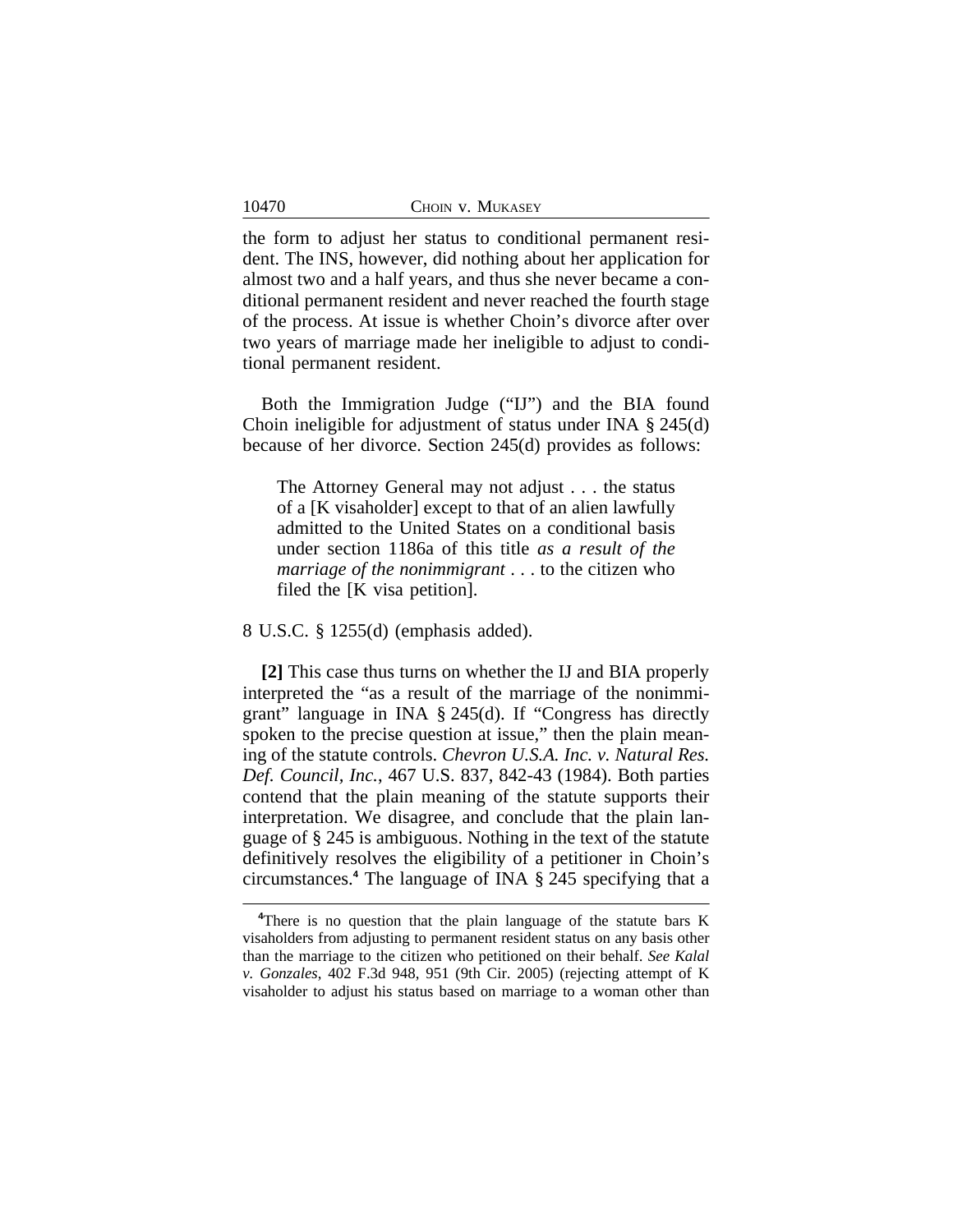CHOIN V. MUKASEY 10471

nonimmigrant may adjust status "as a result of the marriage" can plausibly be interpreted in two ways. As the government argues, it could be interpreted to exclude those petitioners whose marriages no longer exist on the date of adjudication. On the other hand, as Choin argues, it could also be interpreted to mean that the application must be based on the fact of the marriage.

The government contends that if the statute is ambiguous, we must defer to the agency's interpretation under *Chevron*. We disagree. When the BIA advances its interpretation of an ambiguous statute in an unpublished decision, that interpretation is not entitled to *Chevron* deference. *See Garcia-Quintero v. Gonzales*, 455 F.3d 1006, 1012 (9th Cir. 2006). Unpublished BIA decisions are instead given *Skidmore* deference, entitling the interpretation "to a respect proportional to its power to persuade." *Garcia-Quintero*, 455 F.3d at 1014; (applying the deference scheme laid out in *Skidmore v. Swift & Co.*, 323 U.S. 134 (1944)). Under *Skidmore*, our deference to the agency position is proportionate to "the thoroughness evident in its consideration, the validity of its reasoning, its consistency with earlier and later pronouncements, and all those factors which give it power to persuade, if lacking power to control." *Skidmore*, 323 U.S. at 140. The BIA decision here does not evidence significant consideration or thoroughness. The relevant analysis consists of two paragraphs that offer little explanation for why the BIA reached its conclusion. Our deference to the BIA here is therefore based only on the inherent strength of the agency's interpretation.

**[3]** In weighing the strength of the parties' competing interpretations, we consider the meaning of § 245 in light of the

the one who filed the K visa petition for him); *Markovski v. Gonzales*, 486 F.3d 108, 110 (4th Cir. 2007) (rejecting attempt of K visaholder to adjust his status based on a petition submitted by a potential employer). Choin, however, unlike the petitioners in *Kalal* and *Markovski*, is petitioning on the basis of the marriage to the citizen who petitioned on her behalf.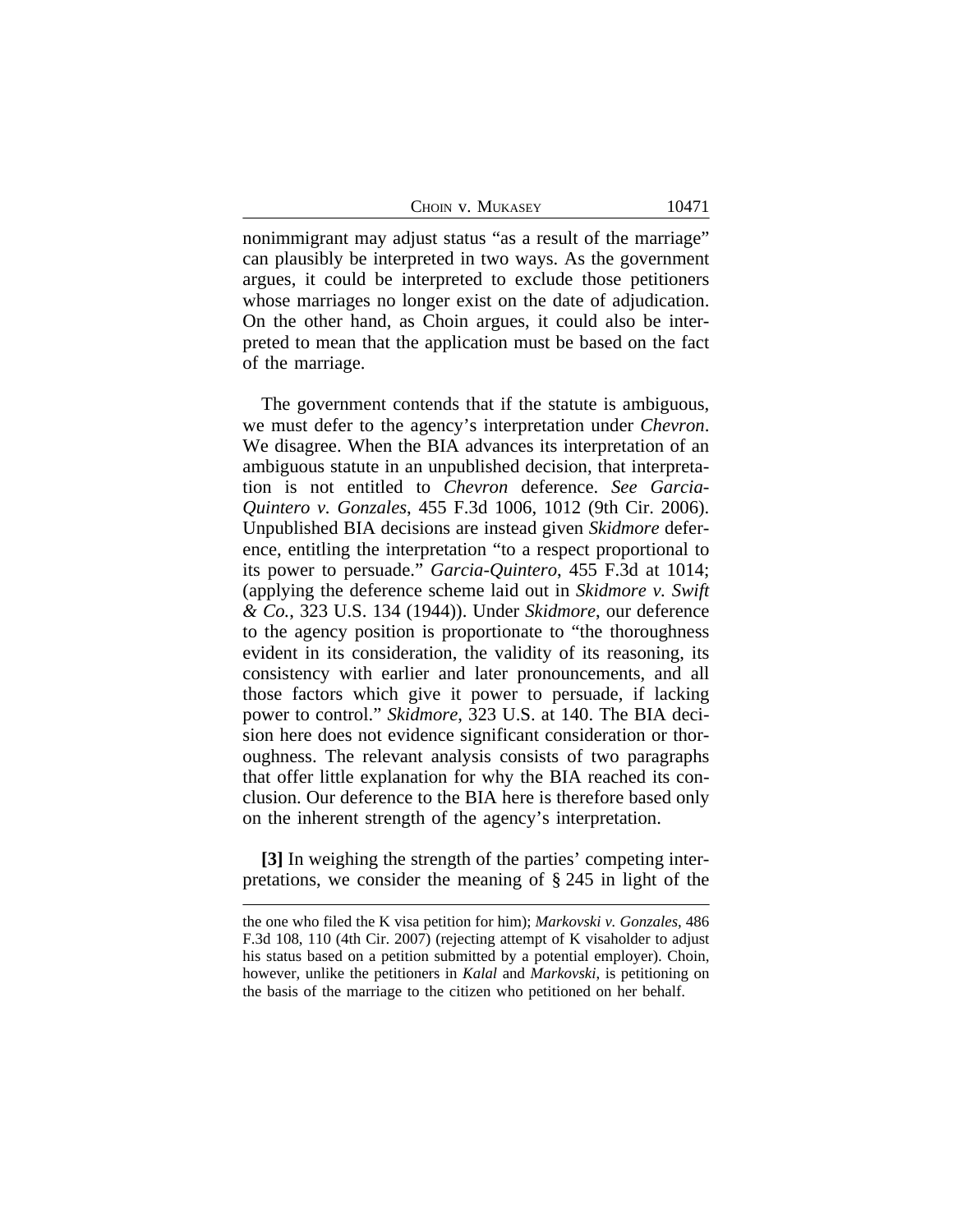purpose of the statute and its context in the statutory scheme. *See Dolan v. U.S. Postal Serv.*, 546 U.S. 481, 486 (2006) ("Interpretation of a word or phrase depends upon reading the whole statutory text, considering the purpose and context of the statute, and consulting any precedents or authorities that inform the analysis."). We conclude that the purpose and context of § 245(d) do not support the government's interpretation.

**[4]** The purpose of the IMFA was "to deter immigrationrelated marriage fraud and other immigration fraud." Pub. L. No. 99-639. These amendments were necessary because, prior to enactment of the IMFA, even a sham marriage to a United States citizen provided a ready and immediate path to lawful permanent resident status. *See* Charles Gordon, Stanley Mailman & Stephen Yale-Loehr, Immigration Law and Procedure § 42.01 (2007). Congress therefore limited the path to permanent residency by providing that K visaholders can only adjust to permanent resident status based on marriage to the fiancé who petitioned for them, not based on a marriage to someone else or any other basis. Congress also created the conditional permanent resident status to enable the government to gather two years of evidence about a marriage before granting full permanent resident status. This purpose of rooting out marriage fraud does not support the government's reading of the statute as a tool to remove immigrants like Choin who marry a U.S. citizen in good faith but have their marriages end in divorce.

**[5]** The context of § 245(d) in the larger statutory scheme also supports Choin's interpretation. As discussed above, the INA provides that K visaholders become only conditional permanent residents for the first two years of permanent resident status. 8 U.S.C.  $\S 1186a(a)(1)$ . At the end of the two-year period, the non-citizen and her spouse must file a joint petition and appear for an interview to verify that their marriage is not fraudulent. 8 U.S.C.  $\S$  1186a(c)(1)(A). If, however, the marriage has ended before the joint petition can be filed, the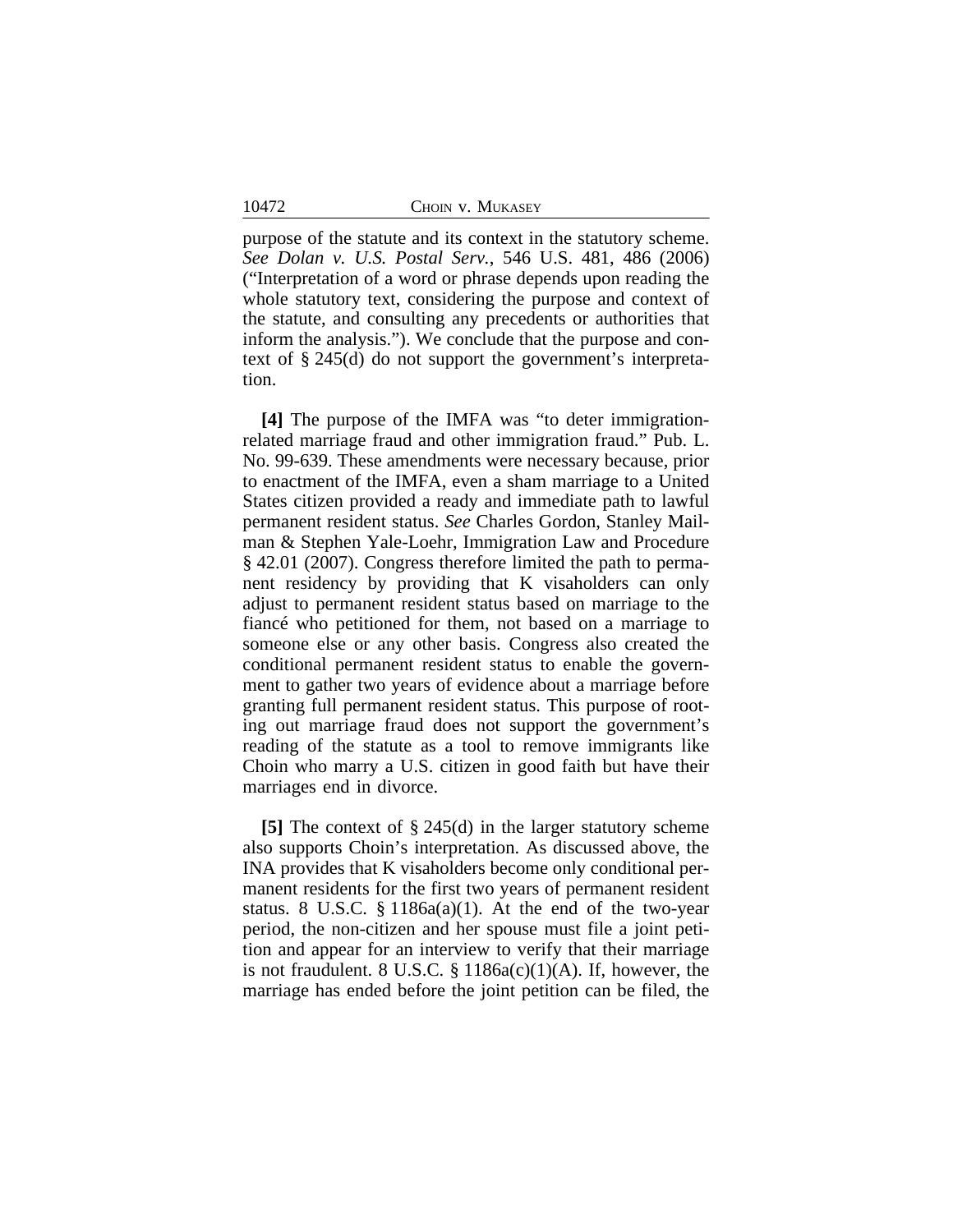|  | CHOIN V. MUKASEY |  |
|--|------------------|--|
|--|------------------|--|

non-citizen can apply for a waiver of the petition requirement by showing that her marriage was entered into in "good faith" and that the immigrant "was not at fault in failing" to file the joint petition. 8 U.S.C.  $\S 1186a(c)(4)(B)$ . This waiver teaches that a non-citizen spouse is not automatically returned to his or her native country upon divorce. Instead, the statute focuses on the good faith of the marriage, not the marriage's success or failure.

**[6]** The government, however, reads the statute as imposing a durational requirement on Choin's marriage. In the government's view, to receive conditional permanent resident status, an immigrant here on a K visa must stay married until the government gets around to adjudicating her application for adjustment of status. While Congress could impose a durational requirement, we decline to adopt a reading of § 245(d) that imposes such a requirement based only on the ambiguous language in the statute.

Our decision in *Freeman v. Gonzales*, 444 F.3d 1031 (9th Cir. 2006), addressed an analogous situation. In *Freeman,* an immigrant woman filed an adjustment of status application based on marriage to a U.S. citizen. *Id.* at 1033. The agency took more than two and a half years to review her application, and, in the meantime, her husband died. *Id.* Interpreting a different provision of the INA, 8 U.S.C.  $\S 1151(b)(2)(A)(i)$ , we concluded that nothing in the statute indicated that a petition that was valid at the time it was submitted was "entirely voided upon the [husband's] death." *Id.* at 1040. We noted that "[i]t is understandable that the immigration authorities may require a considerable amount of time to process the many applications that come before them; however, an alien's status as a qualified spouse should not turn on whether DHS happens to reach a pending application before the citizen spouse happens to die." *Id.* at 1043.

**[7]** As in *Freeman*, we here similarly find nothing in the plain language of § 245(d) suggesting that an application that